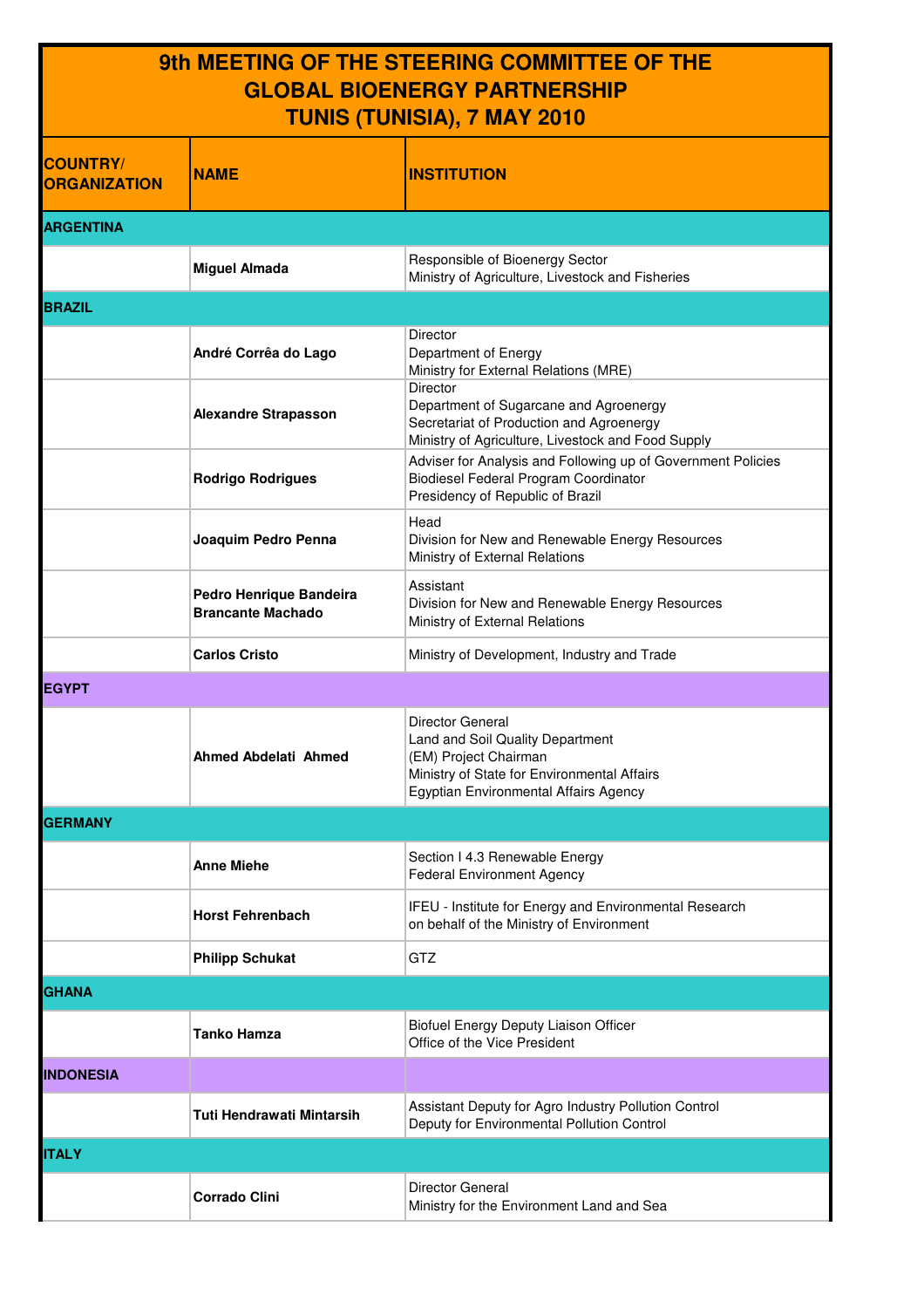|                    | <b>Margherita Vitale</b>                 | Expert<br>Ministry for the Environment, Land and Sea                                                                                                                                                                           |  |  |
|--------------------|------------------------------------------|--------------------------------------------------------------------------------------------------------------------------------------------------------------------------------------------------------------------------------|--|--|
|                    | <b>Alberto Manelli</b>                   | Director<br>National Institute for Agricultural Economics (INEA)                                                                                                                                                               |  |  |
|                    | Guido Bonati                             | National Institute for Agricultural Economics (INEA)                                                                                                                                                                           |  |  |
|                    | Silvia Incoronato                        | National Institute for Agricultural Economics (INEA)                                                                                                                                                                           |  |  |
| <b>JAPAN</b>       |                                          |                                                                                                                                                                                                                                |  |  |
|                    | Kiyoshi Sawada                           | Coordinator for Environment Negotiation<br>Ministry of Agriculture, Forestry and Fisheries                                                                                                                                     |  |  |
|                    | <b>Yutaka Hattori</b>                    | Section Chief<br><b>Environment and Biomass Policy Division</b><br>Ministry of Agriculture, Forestry and Fisheries                                                                                                             |  |  |
| <b>MAURITANIA</b>  |                                          |                                                                                                                                                                                                                                |  |  |
|                    |                                          | Coordinator<br>Program of Energies and Alternative Resources<br><b>Ould Khouna Mohamed Elhacen</b> Department of Sustainable Development and Department of the<br>Environment<br>Ministry of Rural Development and Environment |  |  |
| <b>NETHERLANDS</b> |                                          |                                                                                                                                                                                                                                |  |  |
|                    | Joris van der Voet                       | Director for Biofuels<br>Ministry of Housing, Spatial Planning and the Environment                                                                                                                                             |  |  |
|                    | <b>Ralph Brieskorn</b>                   | Project Directorate for Biofuels<br>Ministry of Housing, Spatial Planning and the Environment                                                                                                                                  |  |  |
|                    | <b>Marieke Harteveld</b>                 | SenterNovem<br><b>GAVE</b> team                                                                                                                                                                                                |  |  |
| <b>SPAIN</b>       |                                          |                                                                                                                                                                                                                                |  |  |
|                    | <b>Francisco José Domínguez</b><br>Perez | <b>Biofuels Department</b><br>Institute for Diversification and Saving of Energy (IDAE)                                                                                                                                        |  |  |
| <b>SUDAN</b>       |                                          |                                                                                                                                                                                                                                |  |  |
|                    | Hana Hamedella Mohamed                   | Higher Council for Environment and Natural Resources                                                                                                                                                                           |  |  |
| <b>SWEDEN</b>      |                                          |                                                                                                                                                                                                                                |  |  |
|                    | <b>Sven-Olov Ericson</b>                 | Deputy Director<br>Division for Energy<br>Ministry of Enterprise, Energy and Communications                                                                                                                                    |  |  |
| <b>UK</b>          |                                          |                                                                                                                                                                                                                                |  |  |
|                    | <b>Kieran Power</b>                      | Land-based Renewables Team<br>Office of Renewable Energy Deployment<br>Department of Energy and Climate Change (DECC)                                                                                                          |  |  |
|                    | <b>Andrew Randall</b>                    | EU & International Co-ordination<br>Department for Environment, Food and Rural Affairs (DEFRA)                                                                                                                                 |  |  |
| <b>USA</b>         |                                          |                                                                                                                                                                                                                                |  |  |
|                    | <b>Daniel Clune</b>                      | <b>Principal Deputy Assistant Secretary</b><br>Bureau of Oceans, International Environmental and Scientific Affairs<br>Department of State                                                                                     |  |  |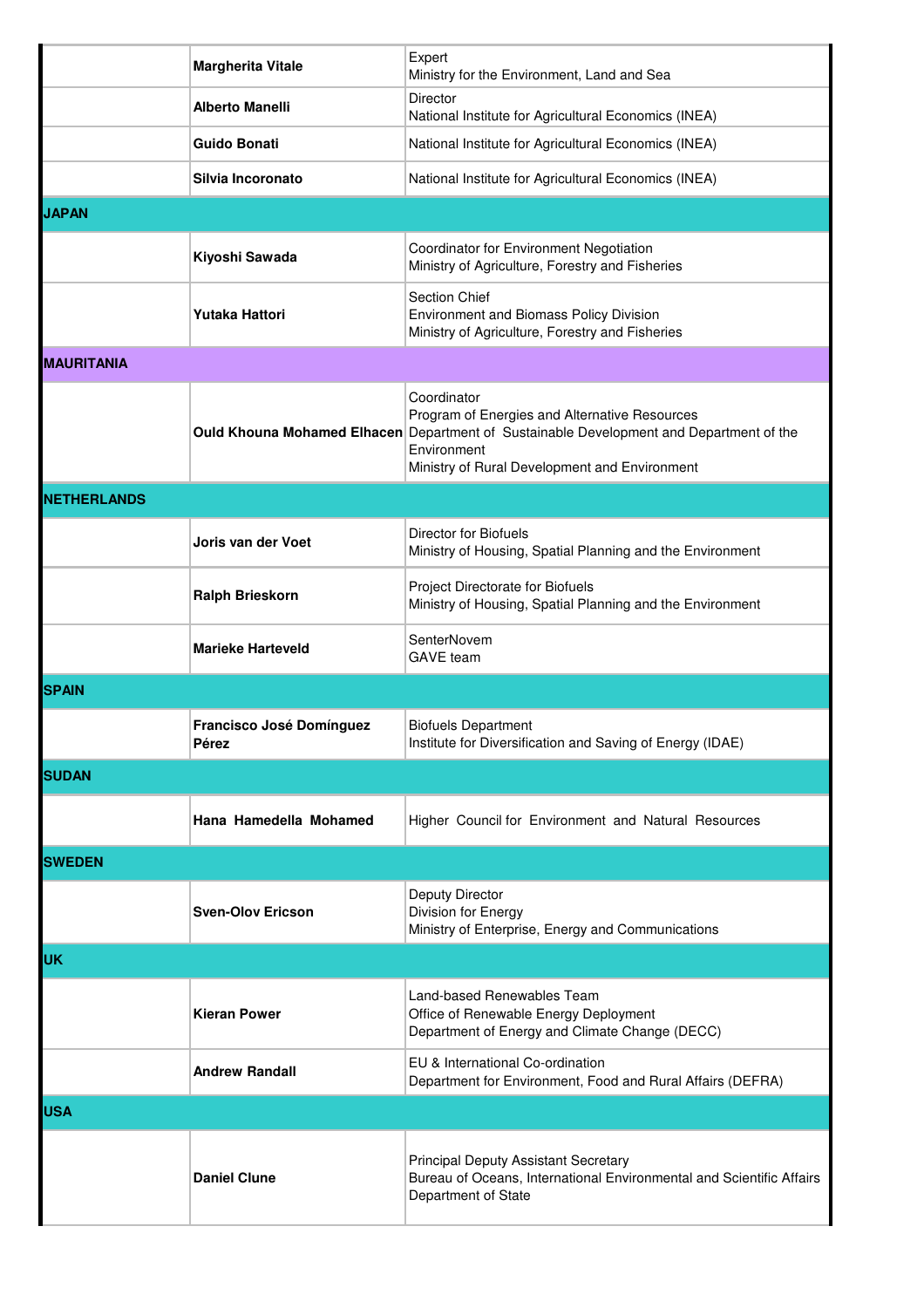|                       | <b>Julia Gohlke</b>           | Office of Global Change<br>Department of State                                                                                                                         |  |  |
|-----------------------|-------------------------------|------------------------------------------------------------------------------------------------------------------------------------------------------------------------|--|--|
|                       | <b>Karen Laughlin</b>         | Office of Transportation and Air Quality<br>U.S. Environmental Protection Agency                                                                                       |  |  |
|                       | <b>Paul Trupo</b>             | International Trade Specialist<br>Foreign Agricultural Service<br>Department of Agriculture                                                                            |  |  |
| <b>AfDB</b>           |                               |                                                                                                                                                                        |  |  |
|                       | <b>Anthony Nyong</b>          | Head<br>Gender, Climate Change and Sustainable Development Unit (OSUS)                                                                                                 |  |  |
|                       | <b>Hany Raouf Shalaby</b>     | <b>Environment Specialist</b>                                                                                                                                          |  |  |
| <b>FAO</b>            |                               |                                                                                                                                                                        |  |  |
|                       | <b>Aomar Ait Amer Meziane</b> | Coordinator<br>Sub-Regional Office for North Africa<br>FAO Representative in Tunisia                                                                                   |  |  |
|                       | Abdelwahab Belloum            | Land and Water Officer<br>Sub-Regional Office for North Africa                                                                                                         |  |  |
|                       | <b>Olivier Dubois</b>         | Senior Rural Institutions Officer & Bioenergy Group Coordinator<br>Tenure, Climate and Energy Division (NRC)<br>Natural Resource Management and Environment Department |  |  |
|                       | <b>Andrea Rossi</b>           | Natural Resources Management Officer (Bioenergy)<br>Bioenergy and Food Security Criteria and Indicators (BEFSCI)<br>Project                                            |  |  |
|                       | <b>Francesca Farioli</b>      | Consultant<br><b>Bioenergy Unit</b>                                                                                                                                    |  |  |
| <b>IDB</b>            |                               |                                                                                                                                                                        |  |  |
|                       | Gloria Visconti               | Climate Change Specialist<br>Sustainable Energy and Climate Change Unit (INE/ECC)<br>Infrastructure and Environment Sector                                             |  |  |
| <b>IEA</b>            |                               |                                                                                                                                                                        |  |  |
|                       | <b>Didier Houssin</b>         | Director<br>Directorate of Energy Markets and Security                                                                                                                 |  |  |
|                       | <b>Adam Brown</b>             | Senior Energy Analyst<br>Renewable Energy Division                                                                                                                     |  |  |
| <b>UN FOUNDATION</b>  |                               |                                                                                                                                                                        |  |  |
|                       | <b>Dulce Benke</b>            | Consultant<br>International Bioenergy Inititative                                                                                                                      |  |  |
| <b>UNEP</b>           |                               |                                                                                                                                                                        |  |  |
|                       | Jérôme Malavelle              | Bioenergy Programme Officer<br>Energy Branch<br>Division of Technology, Industry and Economics                                                                         |  |  |
| <b>TELECONFERENCE</b> | <b>Martina Otto</b>           | Head<br>Policy Unit<br><b>Energy Branch</b>                                                                                                                            |  |  |
| <b>UNIDO</b>          |                               |                                                                                                                                                                        |  |  |
|                       | Diego Masera                  | Chief<br>Rural and Renewable Energy Unit<br>Energy and Climate Change Branch                                                                                           |  |  |